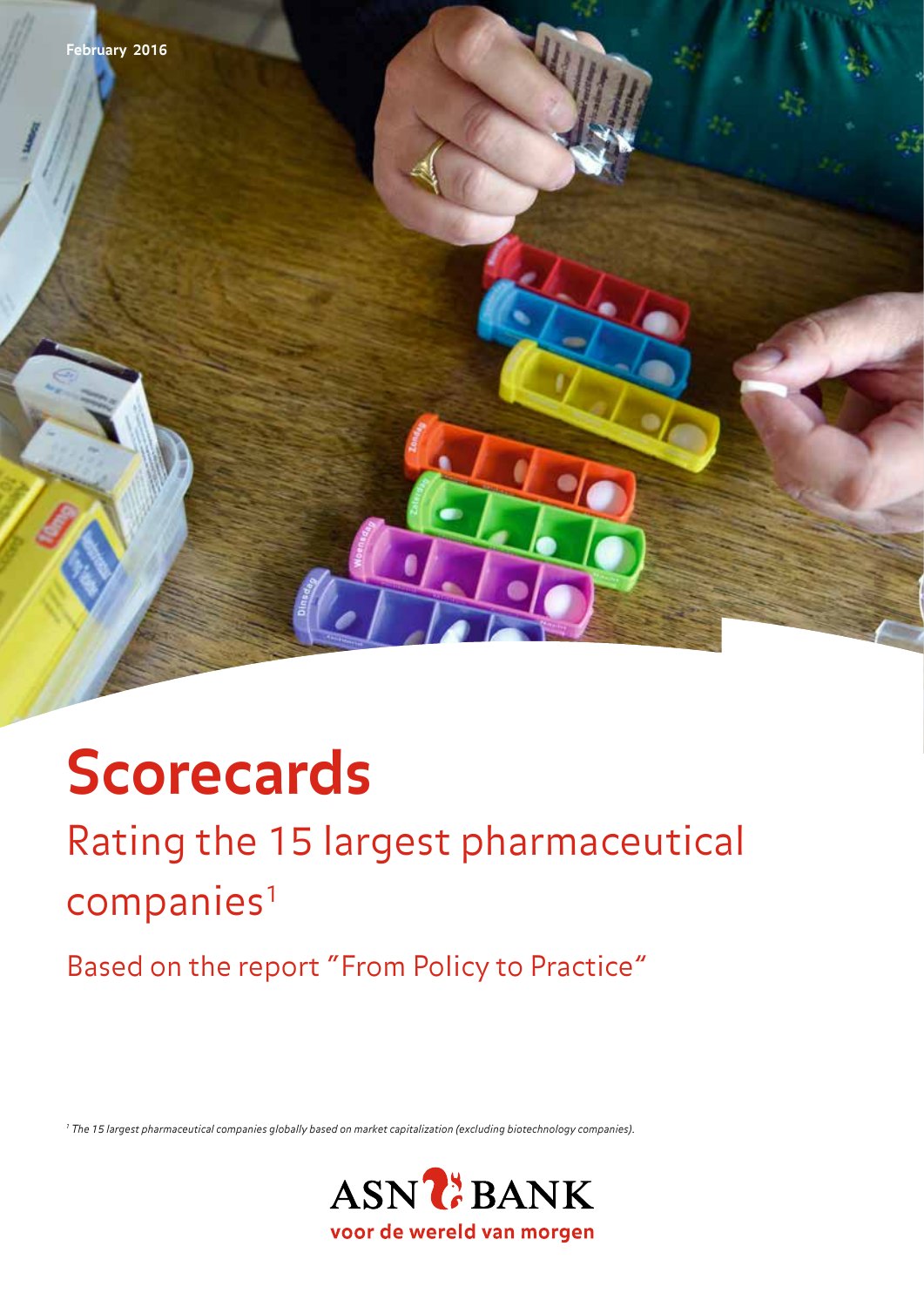#### **Introduction to Scorecards**

ASN Bank will follow up on the findings in the Sustainalytics report ("from policy to practice"). We will engage in talks with the companies in our investment universe. In order to assess where the companies stand today and what progress they have made over the past two years, we have created scorecards to guide our dialogue with these companies.

We would like to elaborate on our line of thought. How did we arrive at this approach?

As an investor, we have identified serious misconduct in this industry for a number of years now. A closer look reveals that these controversies can roughly be divided into four topics: ethical conduct, development & distribution, marketing, and remuneration (volume driven sales incentives).

As most of the companies have proper policies in place for these topics, the primary cause of this misconduct – according to our analysis – is the lack of implementation of these policies and often also the lack of a vision that sufficiently addresses society's expectations (developing useful, reliable and good medicines). As a result, consumers suffer the negative consequences of misconduct and society's mistrust of the industry is growing.

The industry can (hopefully) regain this trust by formulating a vision that focuses on society, by implementing policy, by being transparent and through accountability, allowing consumers and patients to have complete faith in its products once again.

The industry still has a long way to go. Using the scorecards below, however, we will call companies to account about their vision (or their lack of a vision) and how they implement their policies and commitments.

Please find below the description and the elements that we assess across the four different topics: ethical conduct, development & distribution, marketing, and remuneration.

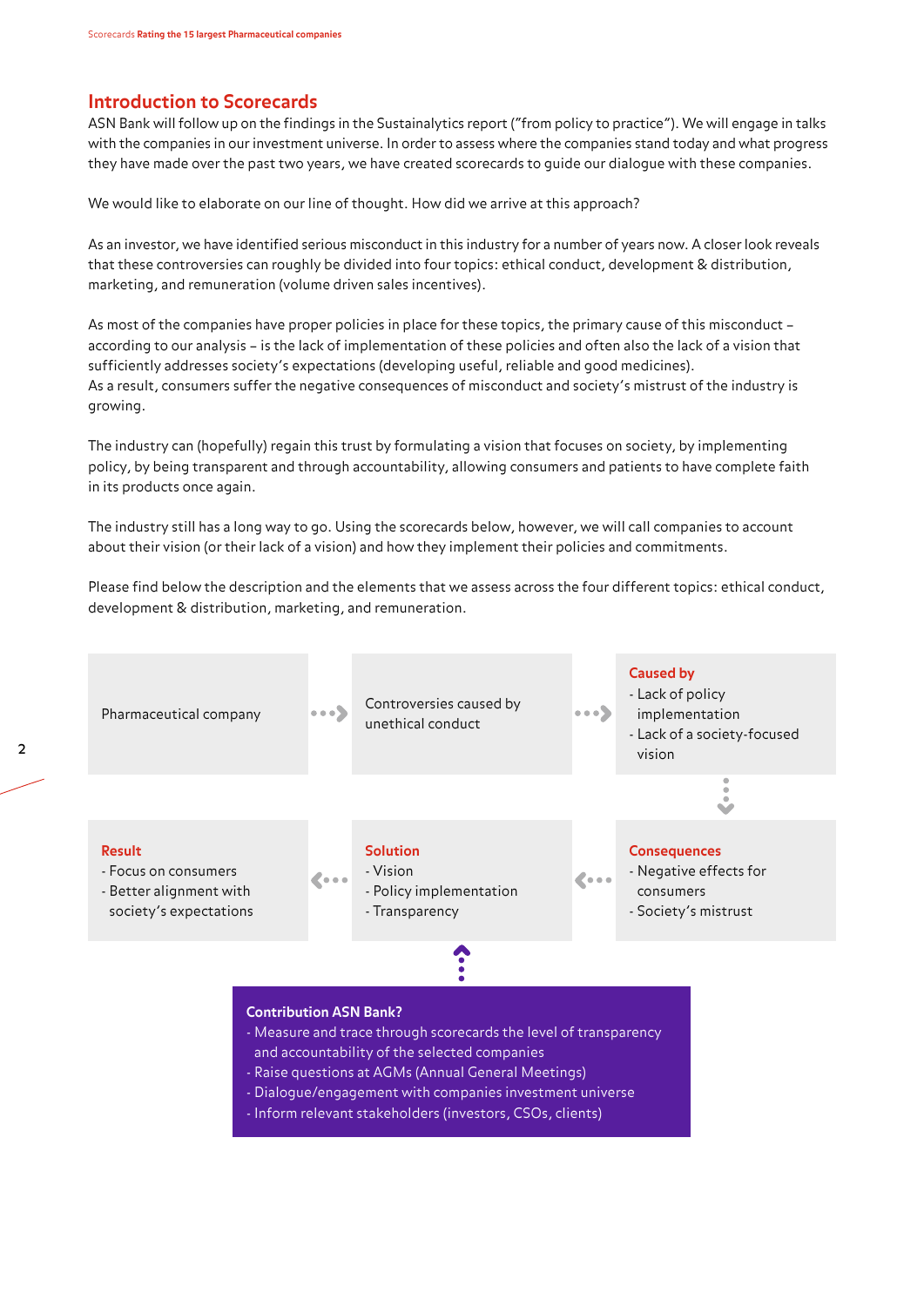#### **The rationale behind our ratings**

When companies adopt (relevant) policies, implement them, are transparent about the positive and negative effects and obstacles they encounter in practice they become accountable for their conduct. Which according to us, aside from an overarching vision, is the basis for better alignment with society. This is also how we have structured our scorecards. Below you will find a description of the ratings and the scorecards, 1 for each of the 15 companies addressed in the report.



#### **Description of ratings**

- 1) Not transparent and no procedures
- 2) Basic procedures

The company has limited procedures in place to counter bribery and corruption and to promote ethical conduct.

3) Internally implemented

The company has internally implemented the basic procedures.

4) Externally verified

The company has internally implemented the basic procedures and subjects them to external verification.

5) Transparent and accountable

 The company has internally implemented the basic procedures and discloses the findings of internal and external verifications. As a result, the company is transparent and can be held accountable for its responsibilities.

#### **Ethical conduct**

*What procedures does the company have in place to counter conduct it has prohibited in its rules of conduct (such as bribery, corruption and fraud of and/or by staff and executives) and to promote ethical behaviour?* 

#### • Not transparent and no procedures

• Basic/minimum procedures

 The company has a whistleblower programme in place under which misconduct can be reported anonymously 24/7. The company actively informs staff of the policy and the whistleblower programme. Violations of the rules are subject to sanctions.

• Internally implemented

 The company not only meets the basic procedures, but also engages in internal audits. Executives and managers are responsible for policy compliance. In addition, staff undergo annual training to ensure that they are familiar with the contents of the rules of conduct.

• Externally verified

 The company not only meets the basic procedures and internal implementation, but also engages in external audits in addition to the audits that are legally required.

• Transparent and accountable

 The company meets the basic procedures and internal implementation and engages in external audits. In addition, the company is transparent. It takes responsibility for its operations by declaring its rules of conduct applicable to third parties as well. It discloses the audits and the progress made in this regard. For example, the company publishes how many instances of misconduct have been reported and the measures taken.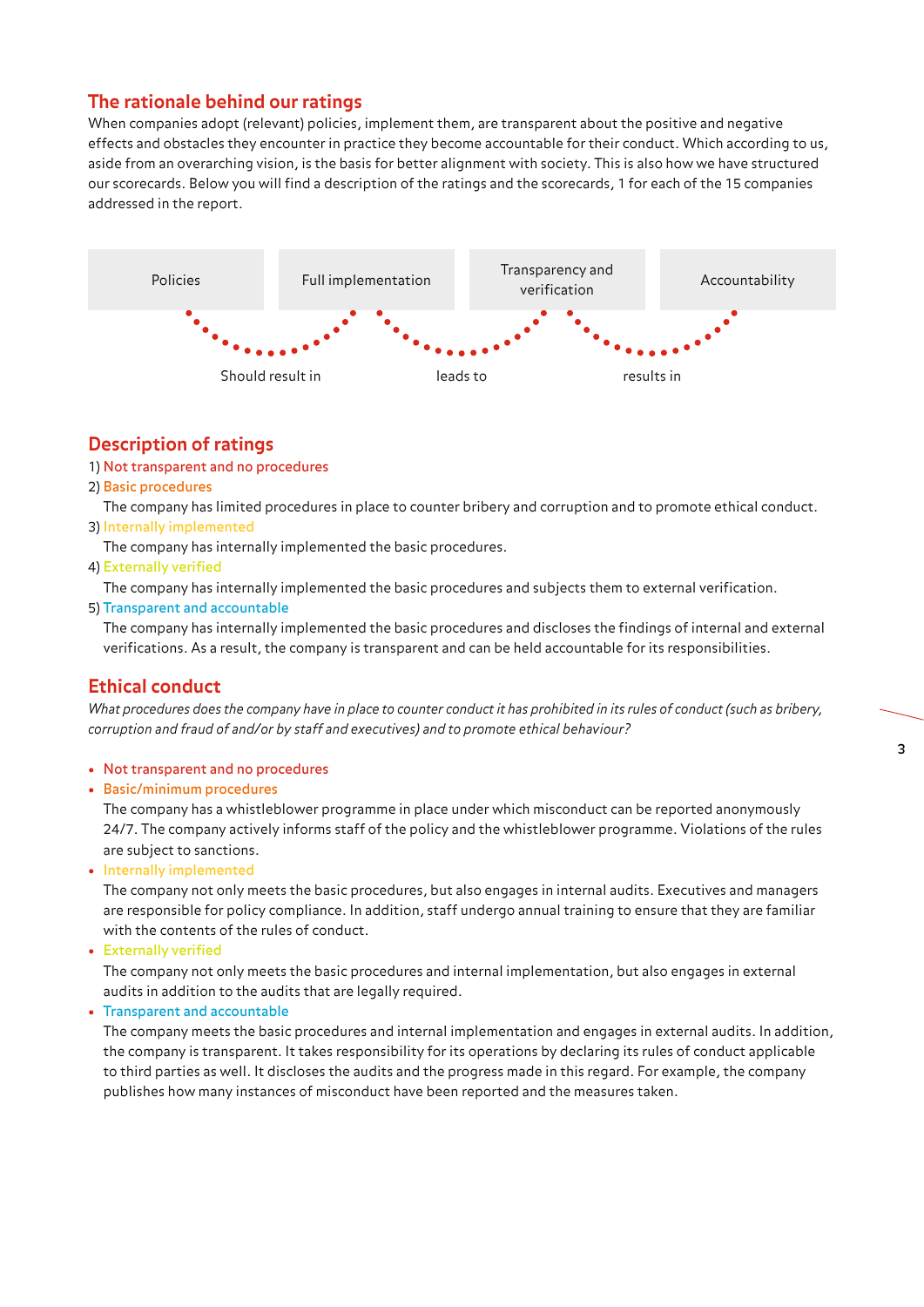#### **Development & distribution**

*What procedures does the company have in place to develop, manufacture and distribute safe and healthy medicines?*

- Not transparent and no procedures
- Basic/minimum procedures

 The company monitors the safety of its medicines. It has an action plan in place that takes effect when misconduct is detected. It has a system in place to take action in case of emergency.

• Internally implemented

The company not only meets the basic procedures, but also engages in internal audits.

• Externally verified

 The company not only meets the basic procedures and engages in internal audits, but also engages in external audits in addition to the audits that are legally required.

• Transparent and accountable

 The company not only meets the basic procedures and engages in internal and external audits, but is also transparent and takes responsibility for its operations. It publishes on successful and terminated clinical trials through independent sources, while disclosing the raw data of the tests. The company also publicly reports on the findings of the audits and the measures taken.

#### **Marketing**

*What procedures does the company have in place to ensure that medicines are placed in the market in a responsible manner?*

- Not transparent and no procedures
- Basic/minimum procedures

 The company has joined or endorses leading initiatives in this regard. This also entails that the company has translated these into internal policies. The company applies specific guidelines and gives its staff pointers on how to deal with healthcare professionals. The company continuously analyses the risks of the markets in which it operates.

• Internally implemented

 The company not only meets the basic procedures, but also enforces internal compliance. The company ensures compliance by means of executive responsibility, inclusion of the basic procedures in internal audits and annual staff training, in order to make them aware of what is expected of them in this regard.

• Externally verified

 The company not only meets the basic procedures and internal implementation, but also includes this topic in external audits.

• Transparent and accountable

 The company not only meets the basic procedures, internal implementation and external verification, but is also transparent and takes responsibility for its operations. The company discloses misconduct as well as the action it has taken to resolve this misconduct. It also discloses what payments it makes to healthcare professionals. The company's aim is to terminate payments made to healthcare professionals for marketing purposes.

#### **Remuneration**

*What procedures does the company have in place to encourage ethical conduct by employees through their remuneration?*

- Not transparent and no procedures
- Basic/minimum procedures

The company's ambition is to terminate the sales volume-based remuneration of sales staff.

- Internally implemented The company meets the basic procedures and implements them internally by setting goals and deadlines.
- Externally verified

 The company not only meets the basic procedures and has implemented them internally, but also publicly reports on the progress made with the implementation of policy.

• Transparent and accountable

 The company not only meets the basic procedures, internal implementation and external verification, but is also transparent and takes responsibility for its operations. It does so by rewarding sales staff on the basis of the quality of their services instead of the number of products they have sold.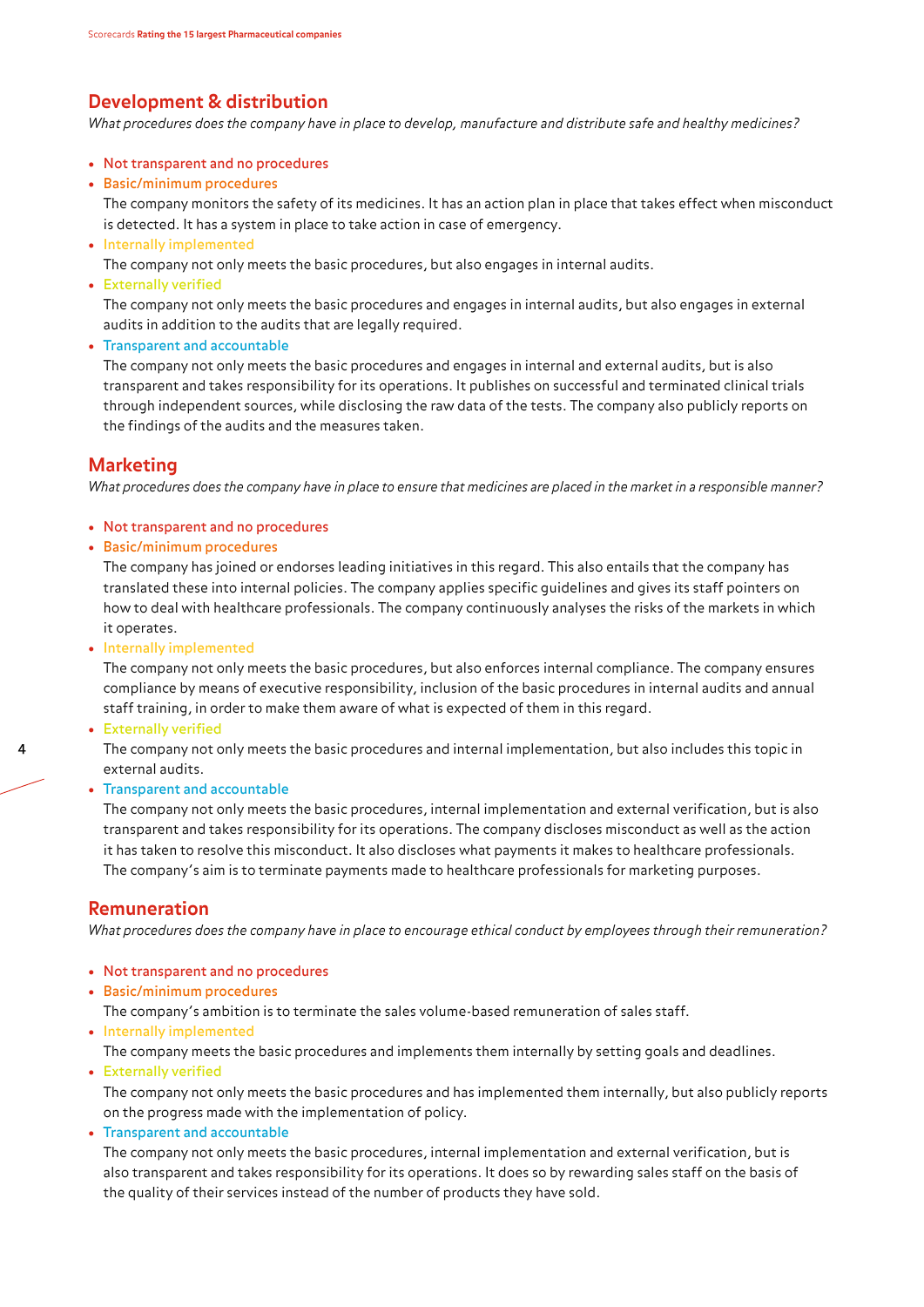NB: Two additional remarks regarding the ratings:

- \* In some cases the company has a combined rating. For example "Internally implemented/Externally verified". This means that the company complies with some but not all elements of both ratings. It is literally in between ratings.
- \*\* In some cases companies comply with some but not all elements of a specific rating. In these cases we have given them the benefit of the doubt and awarded them this particular rating.

#### **Scorecard per company (in alphabetical order): P. 6 -20**

| - AbbVie               | P. 6  |
|------------------------|-------|
| - AstraZeneca          | P. 7  |
| - Bayer                | P.8   |
| - Bristol-Myers Squibb | P. 9  |
| - Eli Lilly            | P.10  |
| - GlaxoSmithKline      | P. 11 |
| - Johnson & Johnson    | P.12  |
| - Merck & Co           | P.13  |
| - Novartis             | P.14  |
| - NovoNordisk          | P.15  |
| - Pfizer               | P.16  |
| - Roche                | P.17  |
| - Sanofi               | P.18  |
| - Teva                 | P.19  |
| - Valeant              | P.20  |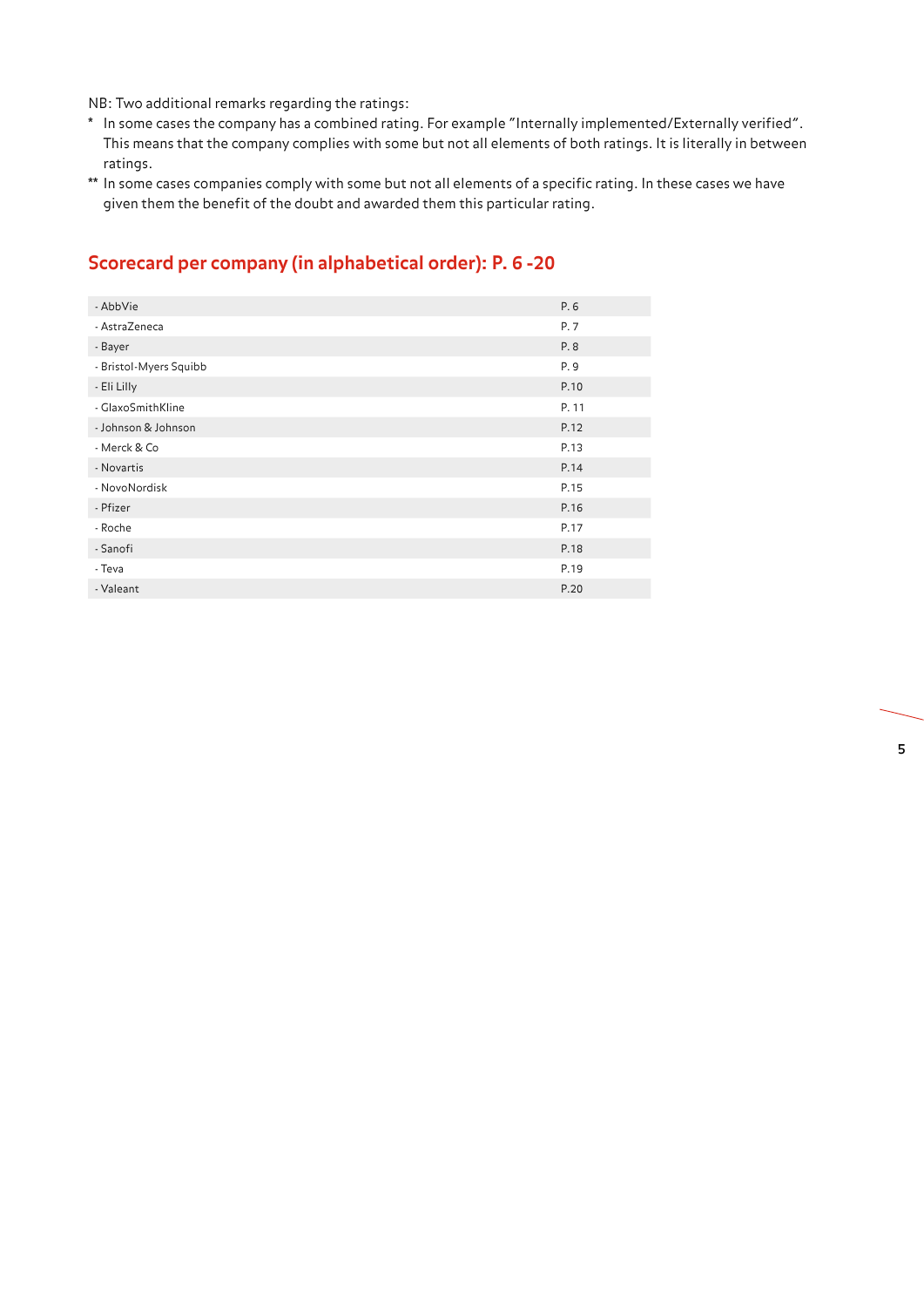#### **AbbVie**

AbbVie Inc. discovers, develops, manufactures, and sells pharmaceutical products worldwide. Including products for the treatment of autoimmune diseases; genotype 1 chronic hepatitis; HIV; testosterone replacement therapy; prostate cancer; Parkinson's disease and central precocious puberty. The company's products include HUMIRA, Kaletra, Synagis, Synthroid, Lupron, Duopa and Advicor. AbbVie Inc. was incorporated in 2012 and is based in North Chicago, Illinois.

| <b>Ethical conduct</b> | Internally implemented |
|------------------------|------------------------|
|                        |                        |

The company received this rating because it meets all conditions for *internally implemented*. Its rating is insufficient for *externally verified* or *transparent and accountable*. Missing criteria include:

- External audits

- Disclosure of the number of whistleblower reports received, the types of misconduct and the measures taken

| Development & distribution | Not transparent and no procedures | <b>Basic procedures</b> |
|----------------------------|-----------------------------------|-------------------------|
|                            |                                   |                         |

The company received this rating because it meets very few conditions. Some of the missing criteria include: - Regular external product/service safety audits

- Public reporting on product/service safety audits

| <b>Marketing</b>                                                                                                                                                                                                                                                                                                                                                               | <b>Basic procedures</b> |  |
|--------------------------------------------------------------------------------------------------------------------------------------------------------------------------------------------------------------------------------------------------------------------------------------------------------------------------------------------------------------------------------|-------------------------|--|
| The company received this rating because it meets all conditions for basic procedures. Its rating is insufficient<br>for internally implemented, externally verified or transparent and accountable. Missing criteria include:<br>- Disclosure of all payments made to healthcare professionals<br>- Public reporting on monitoring outcomes, violations and corrective action |                         |  |

**Remuneration Not transparent and no procedures**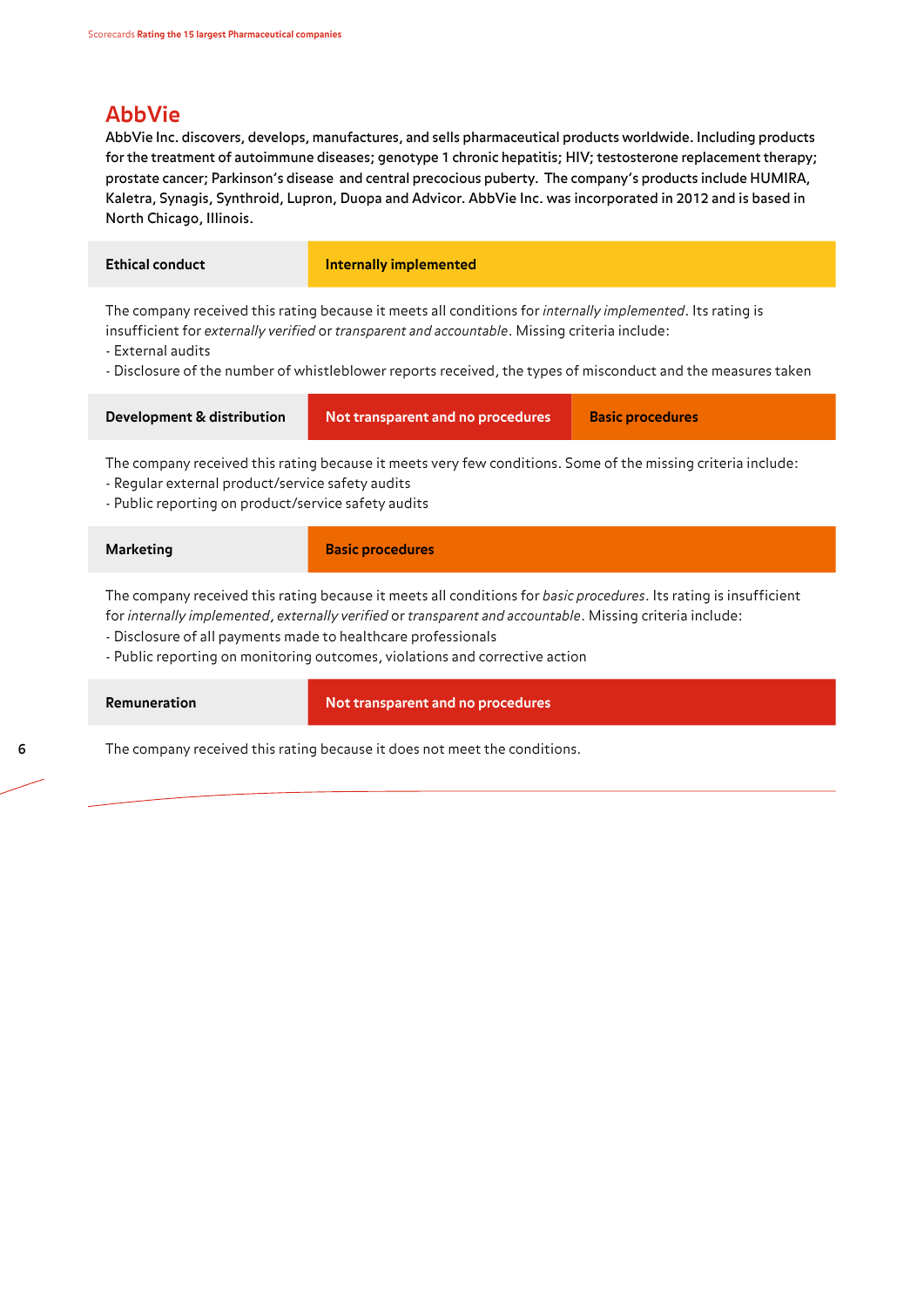### **AstraZeneca**

AstraZeneca PLC engages in the discovery, development, and commercialization of prescription medicines for the treatment of cardiovascular, metabolic, respiratory, inflammation, autoimmune, oncology, infection, and neuroscience diseases worldwide. Its principal products include Onglyza, Iressa, Faslodex, Zoladex, Pulmicort and Seroquel XR. AstraZeneca PLC was founded in 1992 and is headquartered in London, the United Kingdom.

| Ethical conduct                                        | Internally implemented                                                                                       |
|--------------------------------------------------------|--------------------------------------------------------------------------------------------------------------|
| - External audits                                      | The company received this rating because it meets all conditions for <i>internally implemented</i> .         |
| - Structures in place to process whistleblower reports | Its rating is insufficient for externally verified or transparent and accountable. Missing criteria include: |

| Development & distribution                                                                           | Internally implemented |  |
|------------------------------------------------------------------------------------------------------|------------------------|--|
| The company received this rating because it meets all conditions for <i>internally implemented</i> . |                        |  |

Its rating is insufficient for *externally verified* or *transparent and accountable*. Missing criteria include:

- Regular external product/service safety audits

- Public reporting on product/service safety audits

| Marketing                                                                                                    | Internally implemented |  |
|--------------------------------------------------------------------------------------------------------------|------------------------|--|
| The company received this rating because it meets all conditions for <i>internally implemented</i> .         |                        |  |
| Its rating is insufficient for externally verified or transparent and accountable. Missing criteria include: |                        |  |

- Objectives and targets on ethical medicine promotion

- Disclosure of all payments made to healthcare professionals

#### **Remuneration Not transparent and no procedures**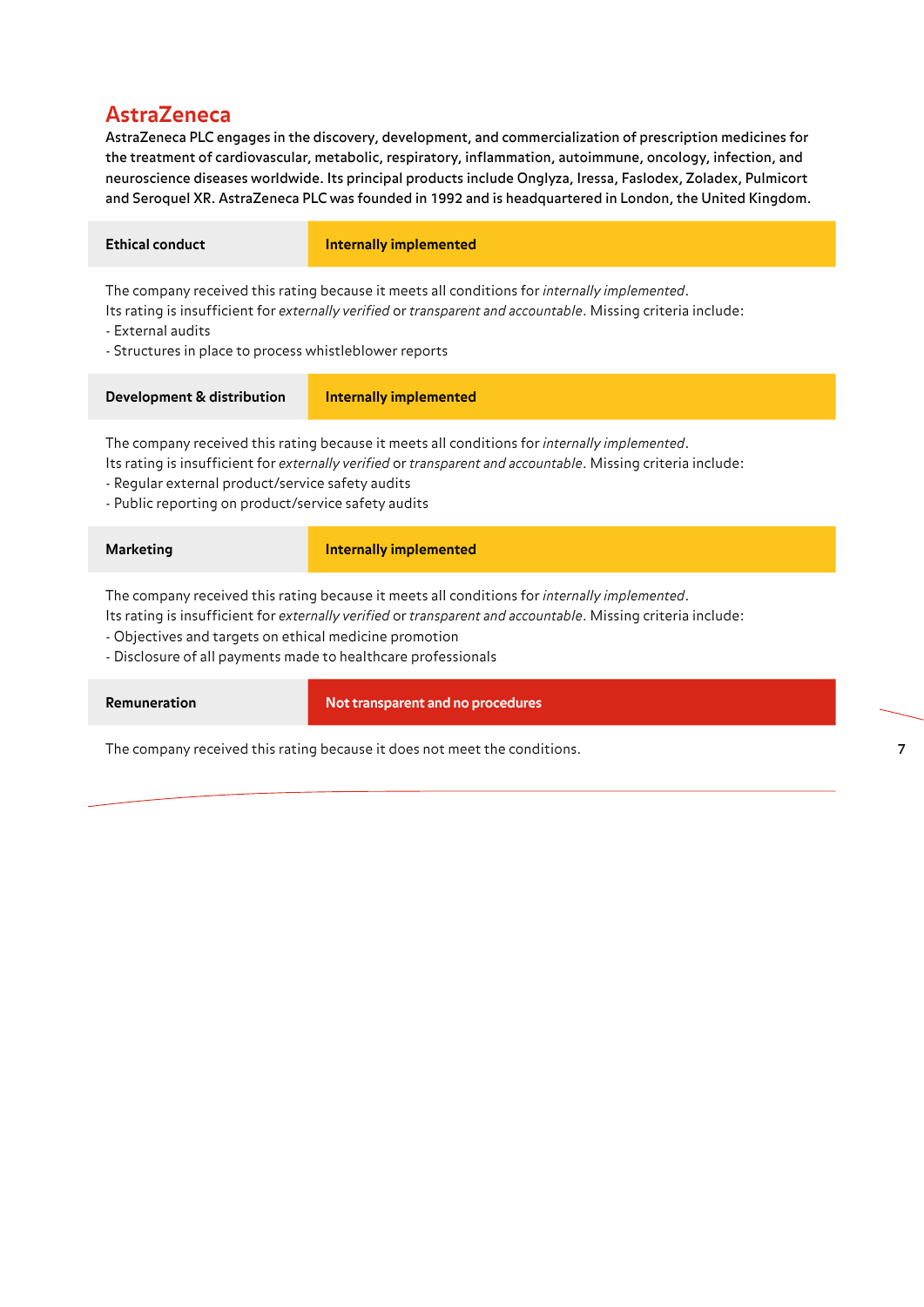### **Bayer**

Bayer Aktiengesellschaft develops, produces, and markets health care and agricultural products, and high-tech polymer materials worldwide. It offers prescription pharmaceuticals, such as medicines to treat hemophilia, multiple sclerosis, cancer, eye diseases, high blood pressure, and infectious diseases as well as consumer health products, including over-the-counter medications, dermatology products, nutritional supplements, veterinary medicines, and animal grooming products. It also provides products for medical care including blood glucose monitoring devices. Bayer Aktiengesellschaft was founded in 1863 and is headquartered in Leverkusen, Germany.

| <b>Ethical conduct</b>                                                                                                                                                                                                                                                                                                                                                      | <b>Internally implemented</b>     | <b>Externally verified</b> |  |
|-----------------------------------------------------------------------------------------------------------------------------------------------------------------------------------------------------------------------------------------------------------------------------------------------------------------------------------------------------------------------------|-----------------------------------|----------------------------|--|
| The company received this rating because it partly meets the conditions for <i>internally implemented</i> and<br>externally verified. Some of the missing conditions are:<br>- Whistleblower programmes available to suppliers, customers and third parties<br>- Disclosure of the number of whistleblower reports received, the types of misconduct and the measures taken |                                   |                            |  |
| <b>Development &amp; distribution</b>                                                                                                                                                                                                                                                                                                                                       | <b>Internally implemented</b>     | <b>Externally verified</b> |  |
| The company received this rating because it partly meets the conditions for internally implemented and<br>externally verified. Some of the missing conditions are:<br>- Regularly tested emergency response procedures<br>- Public reporting on product/service safety audits                                                                                               |                                   |                            |  |
| <b>Marketing</b>                                                                                                                                                                                                                                                                                                                                                            | <b>Externally verified</b>        |                            |  |
| The company received this rating because it meets all conditions for externally verified.<br>Its ratings are insufficient for transparent and accountable. Some of the missing conditions are:<br>- Disclosure of all payments made to healthcare professionals<br>- Public reporting on monitoring outcomes, violations and corrective action                              |                                   |                            |  |
| Remuneration                                                                                                                                                                                                                                                                                                                                                                | Not transparent and no procedures |                            |  |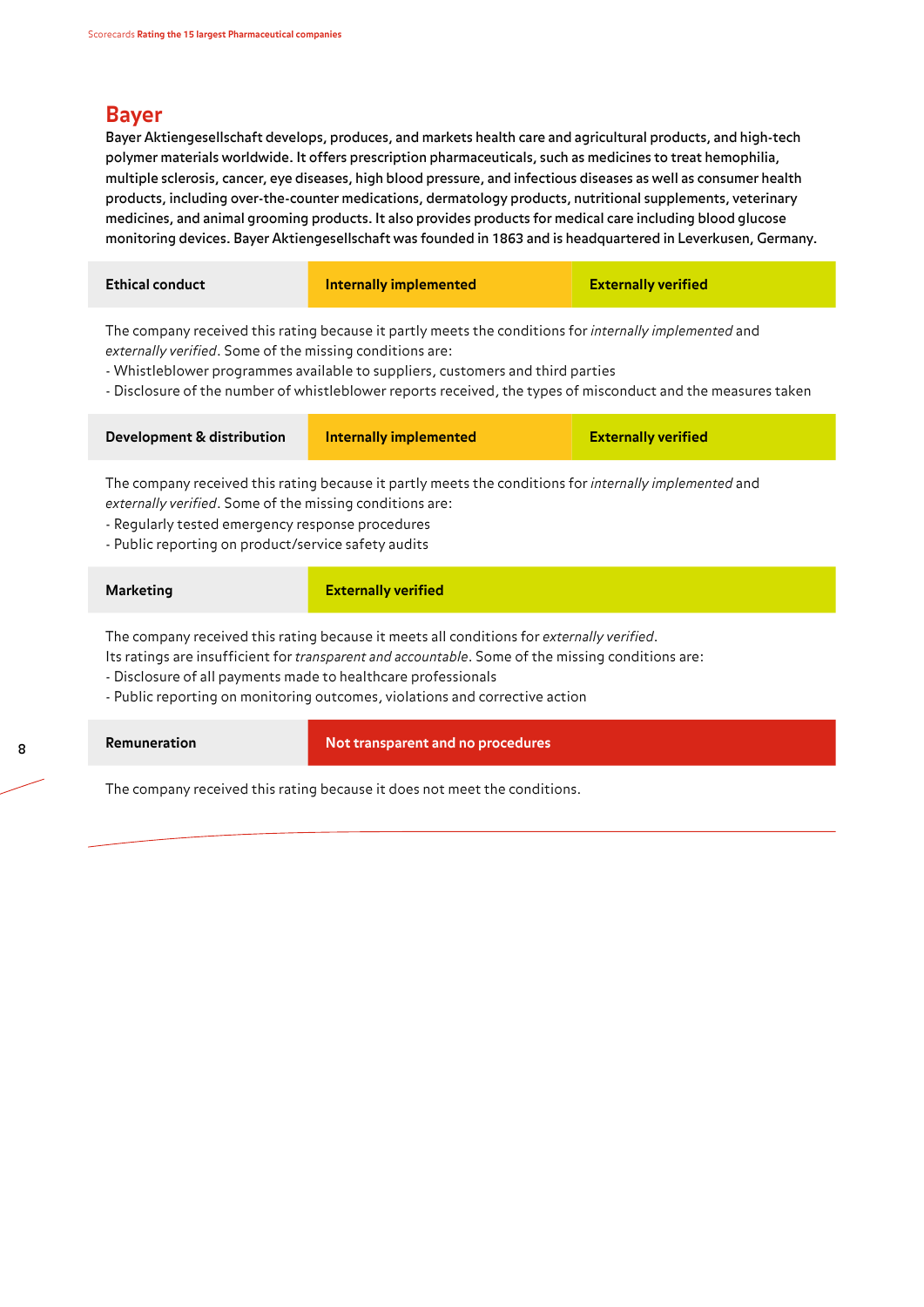### **Bristol-Myers Squibb**

Bristol-Myers Squibb Company discovers, develops, licenses, manufactures, markets, distributes, and sells biopharmaceutical products worldwide. It provides chemically-synthesized drugs or small molecules, and biologics in various therapeutic areas, including virology , oncology, neuroscience, immunoscience, and cardiovascular. The company's products include Baraclude, Reyataz, Yervoy, Abilify and Eliquis. Bristol-Myers Squibb Company was founded in 1887 and is headquartered in New York, New York.

| <b>Ethical conduct</b>                                                                                                                                                                                                                                                                                                                                    | <b>Internally implemented</b> |  |  |
|-----------------------------------------------------------------------------------------------------------------------------------------------------------------------------------------------------------------------------------------------------------------------------------------------------------------------------------------------------------|-------------------------------|--|--|
| The company received this rating because it meets all conditions for <i>internally implemented</i> .<br>Its rating is insufficient for externally verified or transparent and accountable. Missing criteria include:<br>- External audits<br>- Disclosure of the number of whistleblower reports received, the types of misconduct and the measures taken |                               |  |  |
| Development & distribution                                                                                                                                                                                                                                                                                                                                | Internally implemented        |  |  |
| The company received this rating because it meets all conditions for internally implemented.<br>Its rating is insufficient for externally verified or transparent and accountable. Missing criteria include:<br>- Regular external product/service safety audits<br>- Public reporting on product/service safety audits                                   |                               |  |  |

| <b>Marketing</b>                                                                                                  | <b>Basic procedures</b> |
|-------------------------------------------------------------------------------------------------------------------|-------------------------|
| The company received this rating because it meets all conditions for basic procedures. Its rating is insufficient |                         |

for *internally implemented*, *externally verified* or *transparent and accountable*. Missing criteria include:

- Disclosure of all payments made to healthcare professionals
- Public reporting on monitoring outcomes, violations and corrective action

| <b>Remuneration</b> |
|---------------------|
|---------------------|

**Not transparent and no procedures**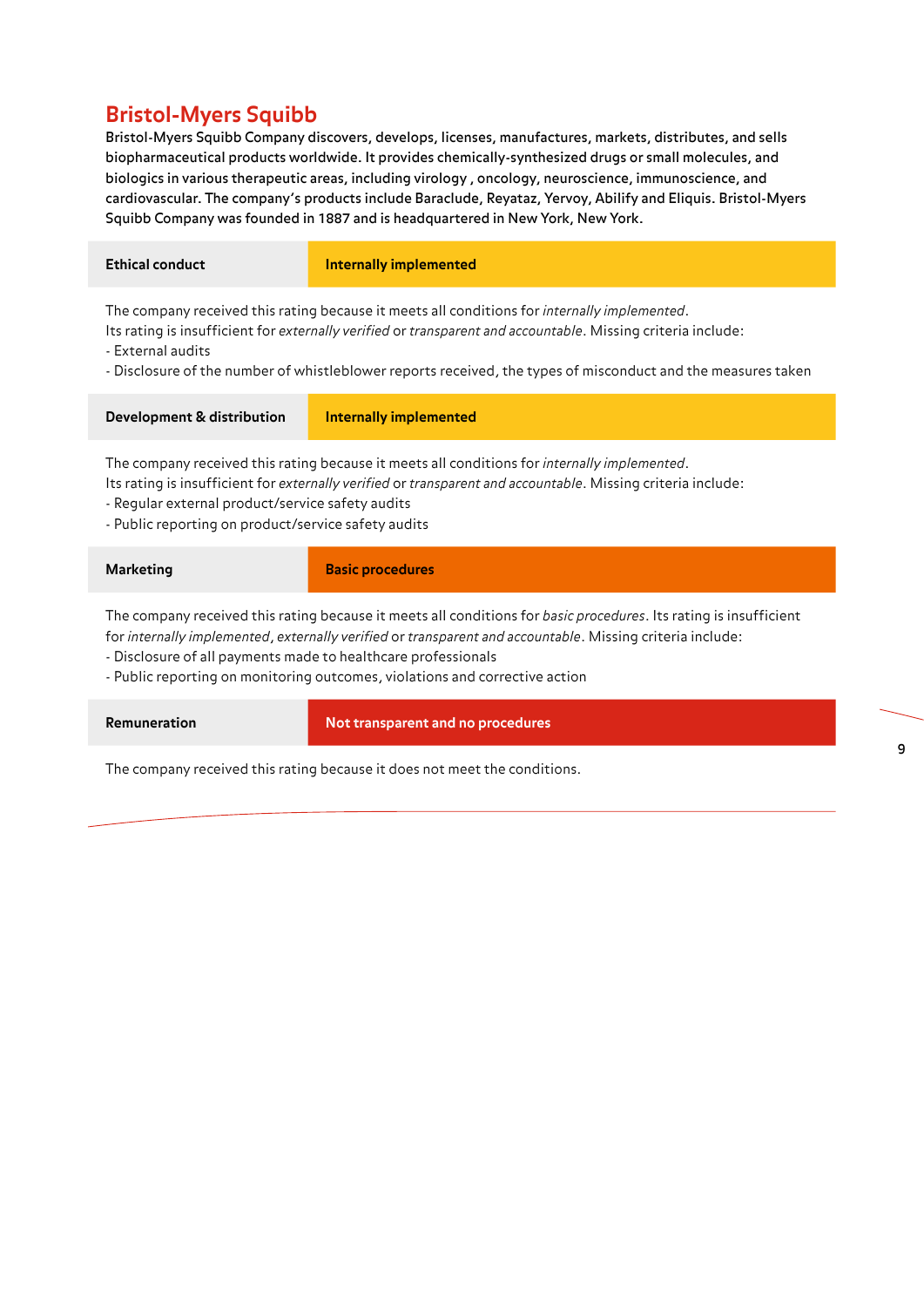### **Eli Lilly**

Eli Lilly and Company discovers, develops, manufactures, and sells pharmaceutical products worldwide. The company offers products for ailments such as diabetes, pediatric growth conditions, testosterone deficiency, products for the treatment of major depressive disorders, anxiety disorders, schizophrenia, bulimia nervosa and different types of cancers. Furthermore it provides animal health products, such as cattle feed additives, antibiotics to treat respiratory and other diseases in cattle, swine, and poultry. Eli Lilly and Company was founded in 1876 and is headquartered in Indianapolis, Indiana.

| <b>Ethical conduct</b>                                                                                                                                                                                                                                                                                                                                                                   | <b>Internally implemented</b> |                               |
|------------------------------------------------------------------------------------------------------------------------------------------------------------------------------------------------------------------------------------------------------------------------------------------------------------------------------------------------------------------------------------------|-------------------------------|-------------------------------|
| The company received this rating because it meets all conditions for internally implemented.<br>Its rating is insufficient for externally verified or transparent and accountable. Missing criteria include:<br>- External audits<br>- Disclosure of the number of whistleblower reports received, the types of misconduct and the measures taken                                        |                               |                               |
| Development & distribution                                                                                                                                                                                                                                                                                                                                                               | <b>Basic procedures</b>       | <b>Internally implemented</b> |
| The company received this rating because it partly meets some of the conditions for basic procedures and<br>internally implemented. Some of the missing conditions are:<br>- Regular external product/service safety audits<br>- Public reporting on product/service safety audits                                                                                                       |                               |                               |
| <b>Marketing</b>                                                                                                                                                                                                                                                                                                                                                                         | <b>Basic procedures</b>       |                               |
| The company received this rating because it meets all conditions for basic procedures. Its rating is insufficient<br>for internally implemented, externally verified or transparent and accountable. Missing criteria include:<br>- Compliance monitoring, including regular internal and external audits<br>- Public reporting on monitoring outcomes, violations and corrective action |                               |                               |

**Remuneration Not transparent and no procedures**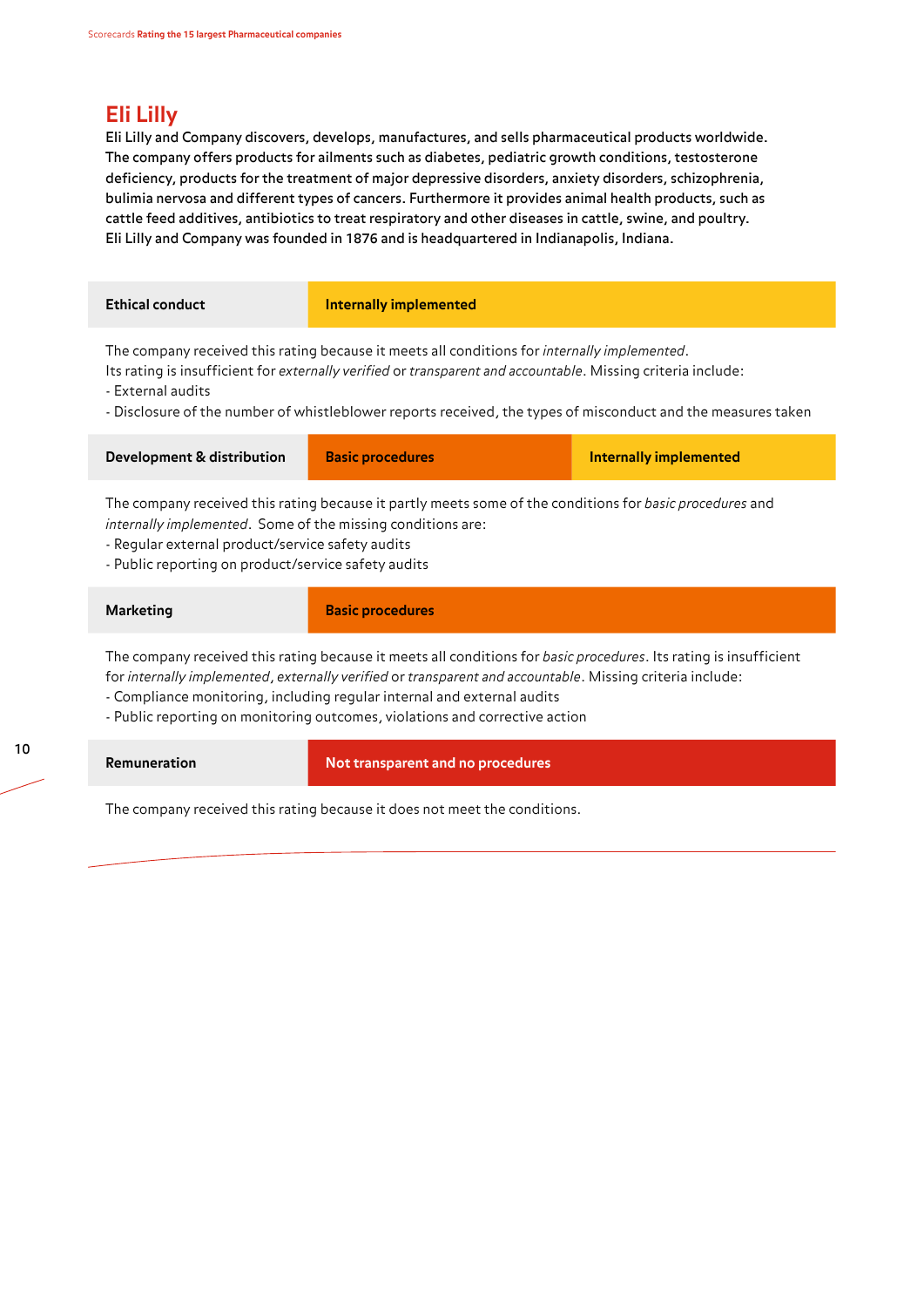## **GlaxoSmithKline**

GlaxoSmithKline plc creates, discovers, develops, manufactures, and markets pharmaceutical products, including vaccines, over-the-counter medicines, and health-related consumer products worldwide. The company offers pharmaceutical products for ailments in different areas, such as respiratory, cardiovascular, anti bacterials, dermatology and vaccines. The company's products include Panadol, NiQuitin, Sensodyne, Aquafresh and Zovirax. GlaxoSmithKline plc was founded in 1935 and is headquartered in Brentford, the United Kingdom.

| <b>Ethical conduct</b> | <b>Transparent and accountable</b>                                                              |
|------------------------|-------------------------------------------------------------------------------------------------|
|                        | The company received this rating because it meets all conditions pertaining to ethical conduct. |
|                        |                                                                                                 |

| <b>Development &amp; distribution</b> | Internally implemented |
|---------------------------------------|------------------------|
|                                       |                        |

The company received this rating because it meets all conditions for *internally implemented*. Its rating is insufficient for *externally verified* or *transparent and accountable*. Missing policies include: - Regular external product/service safety audits

| Marketing                                                     | <b>Basic Procedures</b>                                                                                                                                                                                                                                                                                   |
|---------------------------------------------------------------|-----------------------------------------------------------------------------------------------------------------------------------------------------------------------------------------------------------------------------------------------------------------------------------------------------------|
| - Disclosure of all payments made to healthcare professionals | The company received this rating because it meets all conditions for basic procedures. Its rating is insufficient<br>for internally implemented, externally verified or transparent and accountable. Missing policies include:<br>- Compliance monitoring, including regular internal and external audits |

**Remuneration Constrainer Transparent and accountable** 

The company received this rating because it meets all conditions.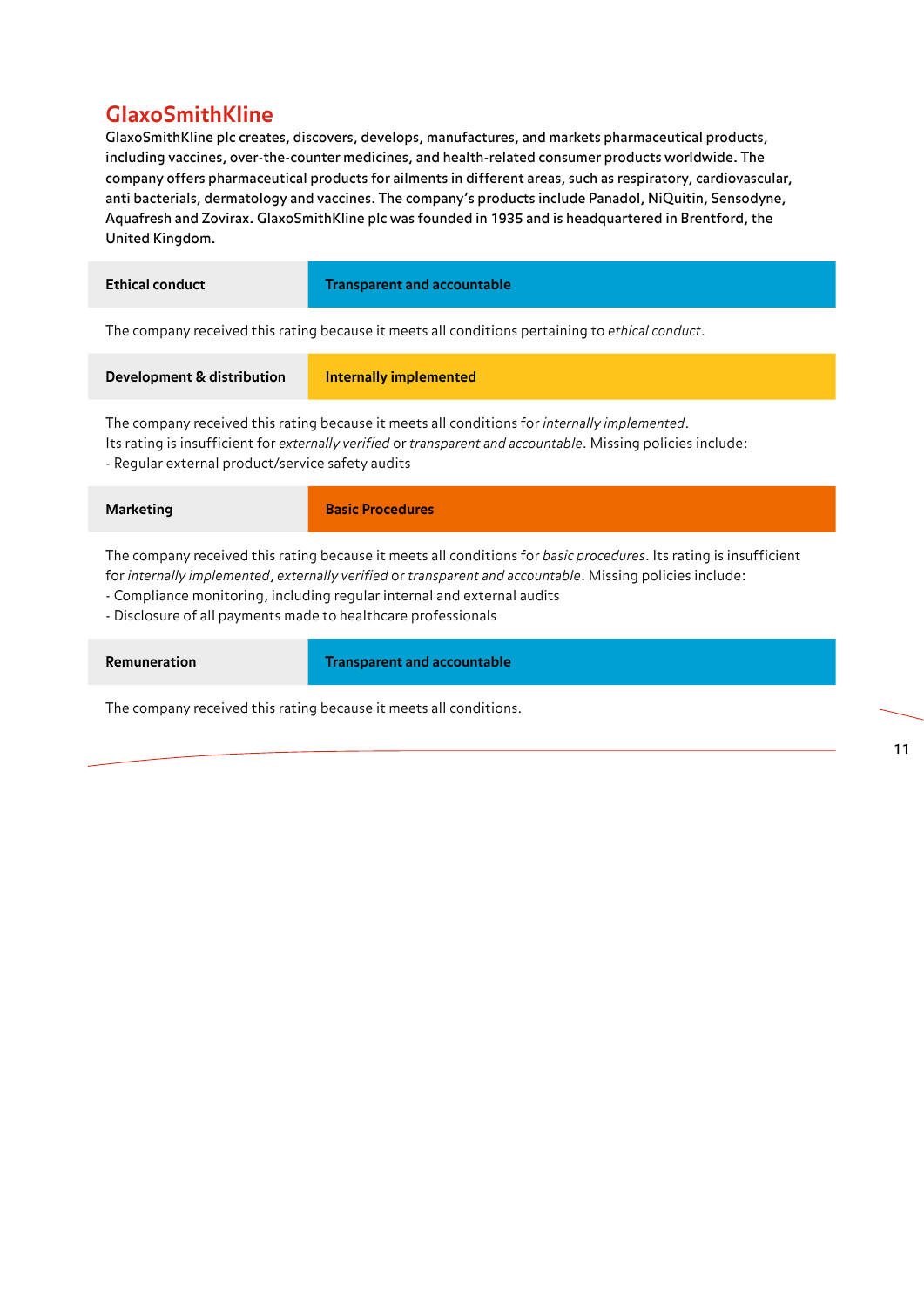#### **Johnson & Johnson**

Johnson & Johnson, together with its subsidiaries, researches and develops, manufactures, and sells various products in the health care field worldwide. It offers consumer products such as LISTERINE, TYLENOL, BENADRYL and ZYRTEC. It offers pharmaceutical products in the areas of immunology, infectious diseases, neuroscience, oncology, and cardiovascular and metabolic diseases. It also offers orthopaedic medical devices for areas such as general surgery. Johnson & Johnson was founded in 1885 and is based in New Brunswick, New Jersey.

| <b>Ethical conduct</b>                                                                                                                                                                                                                                                                                                                                       | Not transparent and no procedures | <b>Basic procedures</b> |
|--------------------------------------------------------------------------------------------------------------------------------------------------------------------------------------------------------------------------------------------------------------------------------------------------------------------------------------------------------------|-----------------------------------|-------------------------|
| The company received this rating because it meets very few conditions. Some of the missing criteria include:<br>- Procedures for corrective action<br>- Disclosure of the number of whistleblower reports received, the types of misconduct and the measures taken                                                                                           |                                   |                         |
| <b>Development &amp; distribution</b>                                                                                                                                                                                                                                                                                                                        | <b>Internally implemented</b>     |                         |
| The company received this rating because it meets all conditions for internally implemented.<br>Its rating is insufficient for externally verified or transparent and accountable. Missing criteria include:<br>- Regular external product/service safety audits<br>- Public reporting on product/service safety audits                                      |                                   |                         |
| <b>Marketing</b>                                                                                                                                                                                                                                                                                                                                             | <b>Internally implemented</b>     |                         |
| The company received this rating because it meets all conditions for internally implemented.<br>Its rating is insufficient for externally verified or transparent and accountable. Missing criteria include:<br>- Disclosure of all payments made to healthcare professionals<br>- Public reporting on monitoring outcomes, violations and corrective action |                                   |                         |
| Remuneration                                                                                                                                                                                                                                                                                                                                                 | Not transparent and no procedures |                         |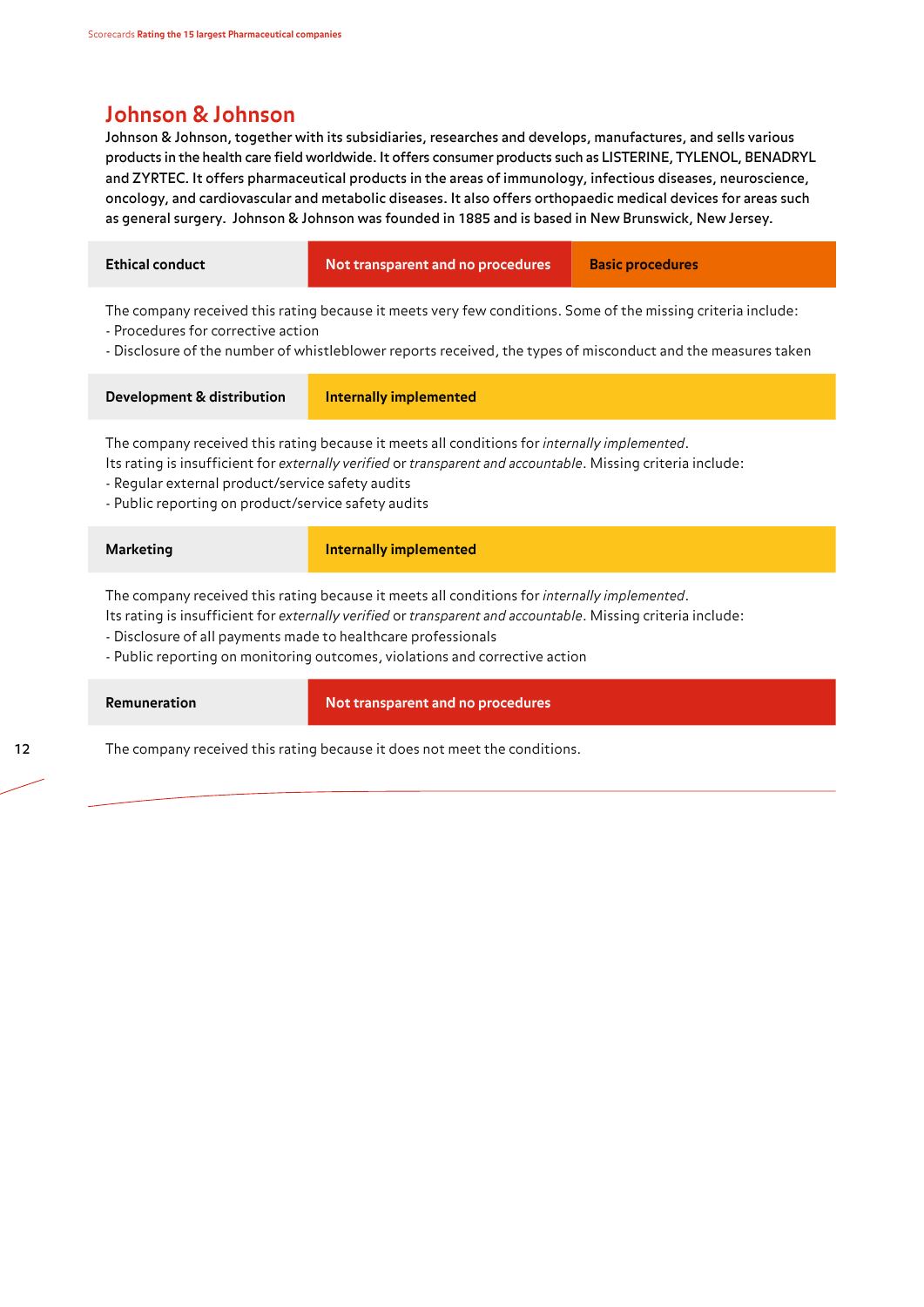### **Merck & co**

Merck & Co., Inc. provides health care solutions worldwide. The company's products include therapeutic and preventive agents to treat cardiovascular, type 2 diabetes, fungal infections, male pattern hair loss, and fertility diseases. It also offer antidepressants, cholesterol modification products and products to prevent chemotherapy-induced and post-operative nausea and vomiting. Further, it offers animal health products, such as antibiotics for poultry and fish, vaccines, and parasiticides. The company was founded in 1891 and is headquartered in Kenilworth, New Jersey.

| <b>Ethical conduct</b>                                                                                                                                                                                                                                                                                                                                 | <b>Internally implemented</b>                                                                                                                                                                                |  |
|--------------------------------------------------------------------------------------------------------------------------------------------------------------------------------------------------------------------------------------------------------------------------------------------------------------------------------------------------------|--------------------------------------------------------------------------------------------------------------------------------------------------------------------------------------------------------------|--|
| - External audits<br>- Procedures for corrective action                                                                                                                                                                                                                                                                                                | The company received this rating because it meets all conditions for internally implemented.<br>Its rating is insufficient for externally verified or transparent and accountable. Missing criteria include: |  |
| <b>Development &amp; distribution</b>                                                                                                                                                                                                                                                                                                                  | <b>Internally implemented</b>                                                                                                                                                                                |  |
| The company received this rating because it meets all conditions for internally implemented.<br>Its rating is insufficient for externally verified or transparent and accountable. Missing criteria include:<br>- Managerial responsibility for product and service safety<br>- Regular external product/service safety audits                         |                                                                                                                                                                                                              |  |
| <b>Marketing</b>                                                                                                                                                                                                                                                                                                                                       | <b>Internally implemented</b>                                                                                                                                                                                |  |
| The company received this rating because it meets all conditions for internally implemented.<br>Its rating is insufficient for externally verified or transparent and accountable. Missing criteria include:<br>- Disclosure of all payments made to healthcare professionals<br>- Public reporting on audit results, violations and corrective action |                                                                                                                                                                                                              |  |
| Remuneration                                                                                                                                                                                                                                                                                                                                           | Not transparent and no procedures                                                                                                                                                                            |  |

The company received this rating because it does not meet the conditions.

13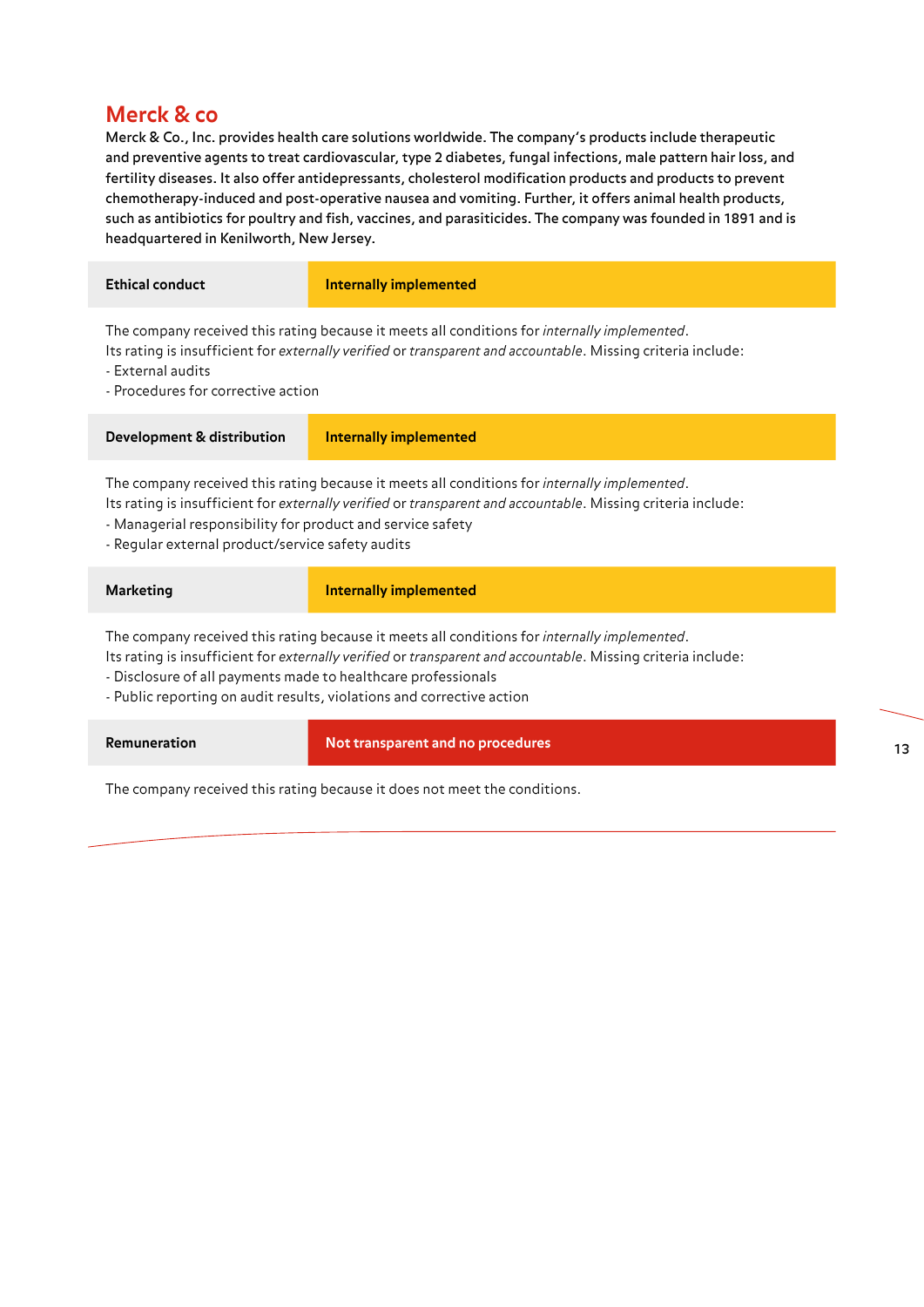### **Novartis**

Novartis AG researches, develops, manufactures, and markets a range of healthcare products worldwide. It offers patented prescription medicines in various areas, such as oncology, cardio-metabolic, immunology and dermatology, retina, respiratory, neuroscience, and established medicines. The company's Alcon division provides various eye care products, including surgical, vision care products and ophthalmic surgical equipment. And generic pharmaceuticals such as antibiotics. Novartis AG was founded in 1895 and is headquartered in Basel, Switzerland.

| <b>Ethical conduct</b>                                                                                                                                                                                                                                                                                      | <b>Basic procedures</b>       |                        |
|-------------------------------------------------------------------------------------------------------------------------------------------------------------------------------------------------------------------------------------------------------------------------------------------------------------|-------------------------------|------------------------|
| The company received this rating because it meets all conditions for basic procedures. Its rating is insufficient<br>for internally implemented, externally verified or transparent and accountable. Missing criteria include:<br>- External audits<br>- Company's code of conduct extends to third parties |                               |                        |
| Development & distribution                                                                                                                                                                                                                                                                                  | <b>Basic procedures</b>       | Internally implemented |
| The company received this rating because it partly meets some of the conditions for basic procedures and<br>internally implemented. Some of the missing conditions are:<br>- Regularly tested emergency response procedures<br>- Regular external product/service safety audits                             |                               |                        |
| <b>Marketing</b>                                                                                                                                                                                                                                                                                            | <b>Internally implemented</b> |                        |
| The company received this rating because it meets all conditions for <i>internally implemented</i> .                                                                                                                                                                                                        |                               |                        |

Its rating is insufficient for *externally verified* or *transparent and accountable*. Missing criteria include:

- Disclosure of all payments made to healthcare professionals

- Public reporting on monitoring outcomes, violations and corrective action

| Remunera |
|----------|
|----------|

**Remuneration Remuneration Remuneration Remuneration Remuneration Remuneration Remuneration Remuneration Remuneration Remuneration Remuneration Remuneration Remuneration Remuneration Remuneration Remuneration Remuneration**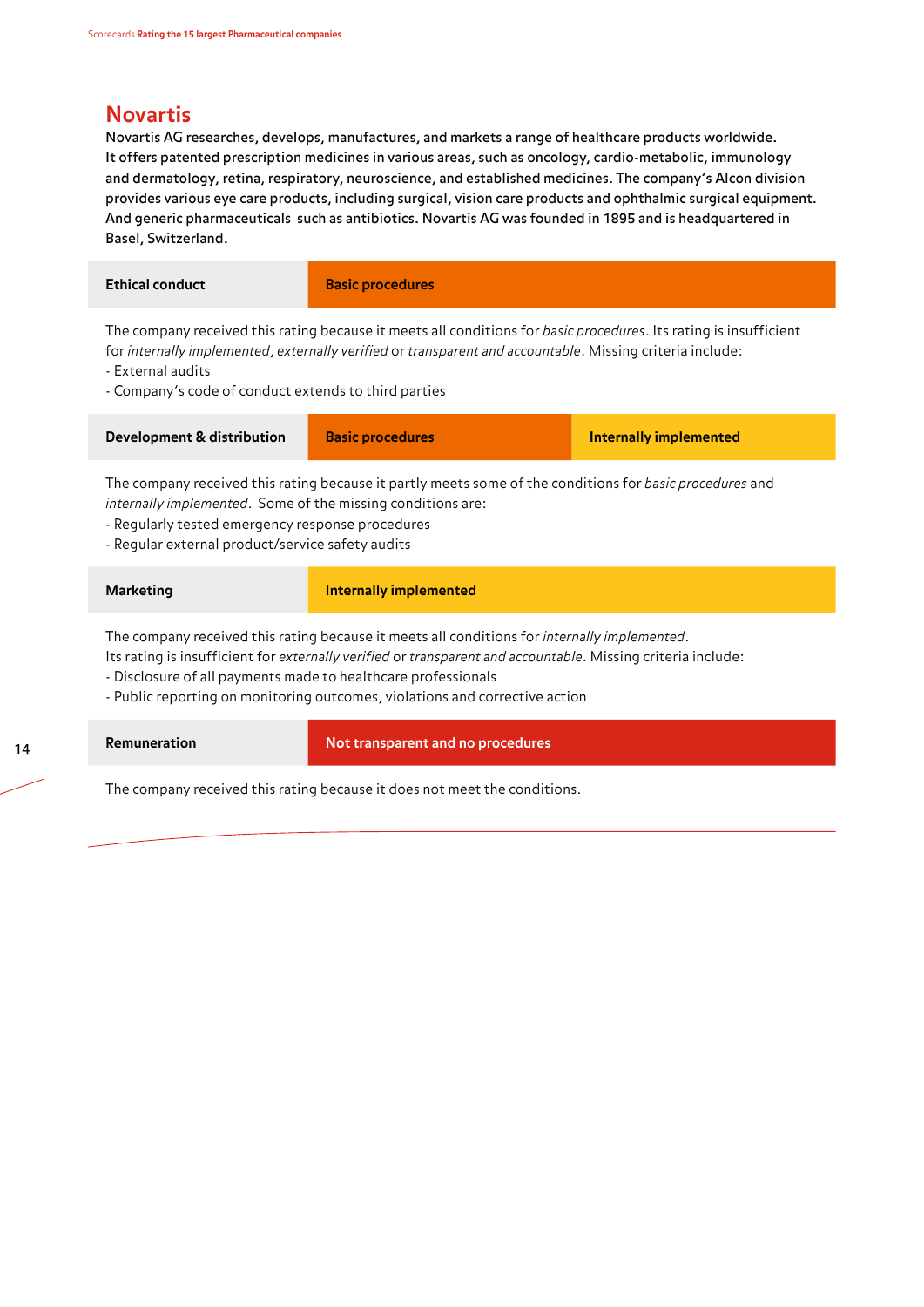### **Novo Nordisk**

Novo Nordisk A/S, a healthcare company, engages in the discovery, development, manufacture, and marketing of pharmaceutical products worldwide. It offers products for diabetes care and products in the areas of haemophilia care, growth hormone therapy, and hormone replacement therapy. Novo Nordisk A/S was founded in 1925 and is headquartered in Bagsvaerd, Denmark.

| <b>Ethical conduct</b>                                                                                    | Internally implemented                                                                                                                                                                                               |
|-----------------------------------------------------------------------------------------------------------|----------------------------------------------------------------------------------------------------------------------------------------------------------------------------------------------------------------------|
|                                                                                                           | The company received this rating because it meets all conditions for <i>internally implemented</i> .<br>Its rating is insufficient for externally verified or transparent and accountable. Missing criteria include: |
| - Company's code of conduct extends to third parties                                                      |                                                                                                                                                                                                                      |
| Disclosure of the number of whistleblower reports received the types of misconduct and the measures taken |                                                                                                                                                                                                                      |

Disclosure of the number of whistleblower reports received, the types of misconduct and the measures taken

| Development & distribution | <b>Basic procedures</b> | <b>Internally implemented</b> |
|----------------------------|-------------------------|-------------------------------|
|                            |                         |                               |

The company received this rating because it meets all conditions for *internally implemented*.

Its rating is insufficient for *externally verified* or *transparent and accountable*. Missing criteria include:

- Company's code of conduct extends to third parties

- Disclosure of the number of whistleblower reports received, the types of misconduct and the measures taken

| <b>Marketing</b>                                              | <b>Internally implemented</b>                                                                                                                                                                                                                                                                       |
|---------------------------------------------------------------|-----------------------------------------------------------------------------------------------------------------------------------------------------------------------------------------------------------------------------------------------------------------------------------------------------|
| - Disclosure of all payments made to healthcare professionals | The company received this rating because it meets all conditions for <i>internally implemented</i> .<br>Its rating is insufficient for externally verified or transparent and accountable. Missing criteria include:<br>- Public reporting on monitoring outcomes, violations and corrective action |
| Remuneration                                                  | Not transparent and no procedures                                                                                                                                                                                                                                                                   |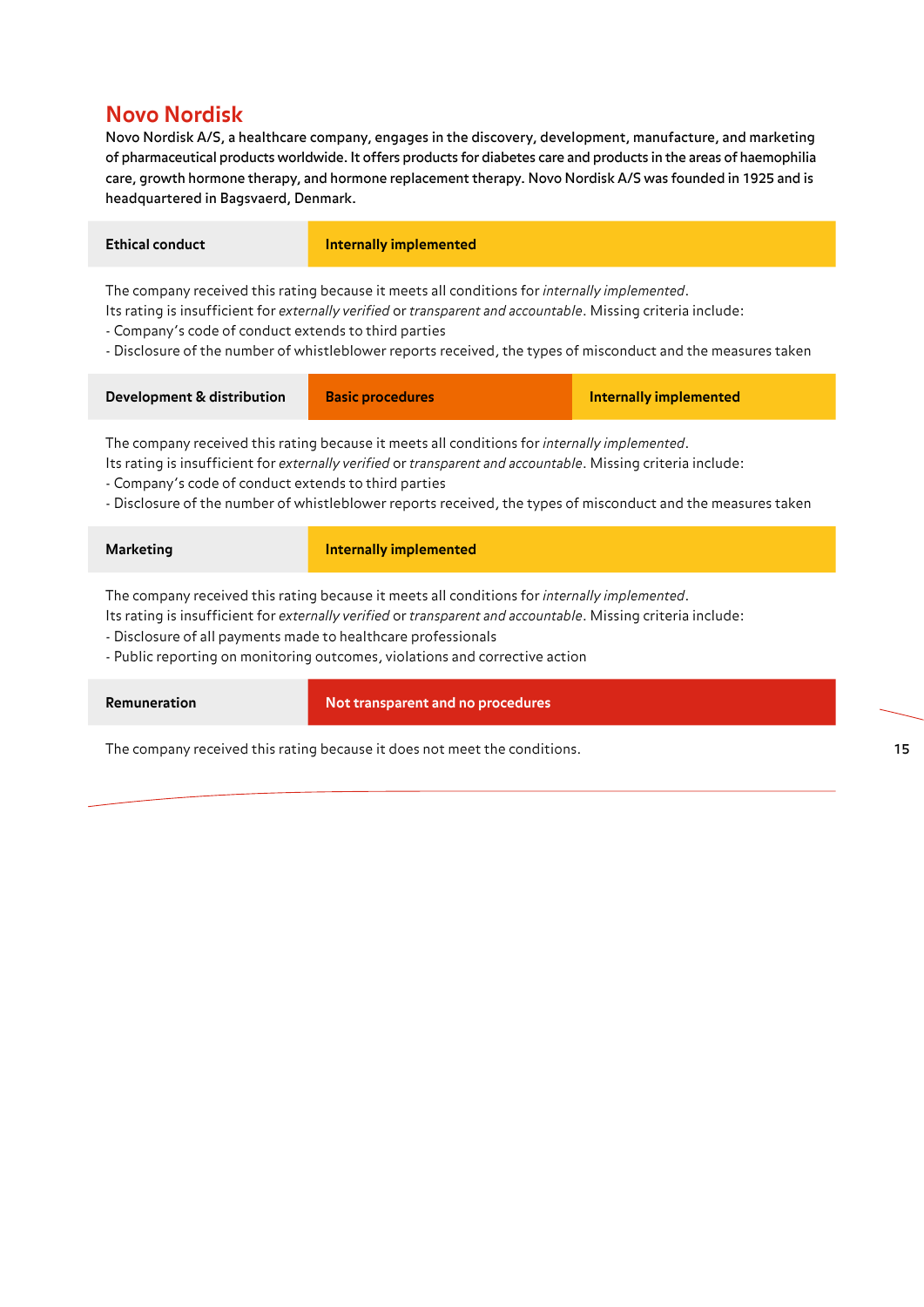### **Pfizer**

Pfizer Inc., a biopharmaceutical company, discovers, develops, manufactures, and sells healthcare products worldwide. It offers medicines for various therapeutic areas, including inflammation, cardiovascular/metabolic, neuroscience and pain, rare diseases, products for oncology and dietary supplements. Well known products include Centrum, Advil and Nexium. Pfizer Inc. was founded in 1849 and is headquartered in New York, New York.

| <b>Ethical conduct</b>                                                                                                                                                                                                                                                                                                                                                               | <b>Internally implemented</b>     |                         |
|--------------------------------------------------------------------------------------------------------------------------------------------------------------------------------------------------------------------------------------------------------------------------------------------------------------------------------------------------------------------------------------|-----------------------------------|-------------------------|
| The company received this rating because it meets all conditions for internally implemented.<br>Its rating is insufficient for externally verified or transparent and accountable. Missing criteria include:<br>- Company's code of conduct extends to third parties<br>- Disclosure of the number of whistleblower reports received, the types of misconduct and the measures taken |                                   |                         |
| <b>Development &amp; distribution</b>                                                                                                                                                                                                                                                                                                                                                | Not transparent and no procedures | <b>Basic procedures</b> |
| The company received this rating because it meets very few conditions. Some of the missing criteria include:<br>- Regular external product/service safety audits<br>- Public reporting on product/service safety audits                                                                                                                                                              |                                   |                         |
| <b>Marketing</b>                                                                                                                                                                                                                                                                                                                                                                     | Not transparent and no procedures | <b>Basic procedures</b> |
| The company received this rating because it meets very few conditions. Some of the missing criteria include:<br>- Disclosure of all payments made to healthcare professionals<br>- Public reporting on monitoring outcomes, violations and corrective action                                                                                                                         |                                   |                         |
| Remuneration                                                                                                                                                                                                                                                                                                                                                                         | Not transparent and no procedures |                         |
| The company received this rating because it does not meet the conditions.                                                                                                                                                                                                                                                                                                            |                                   |                         |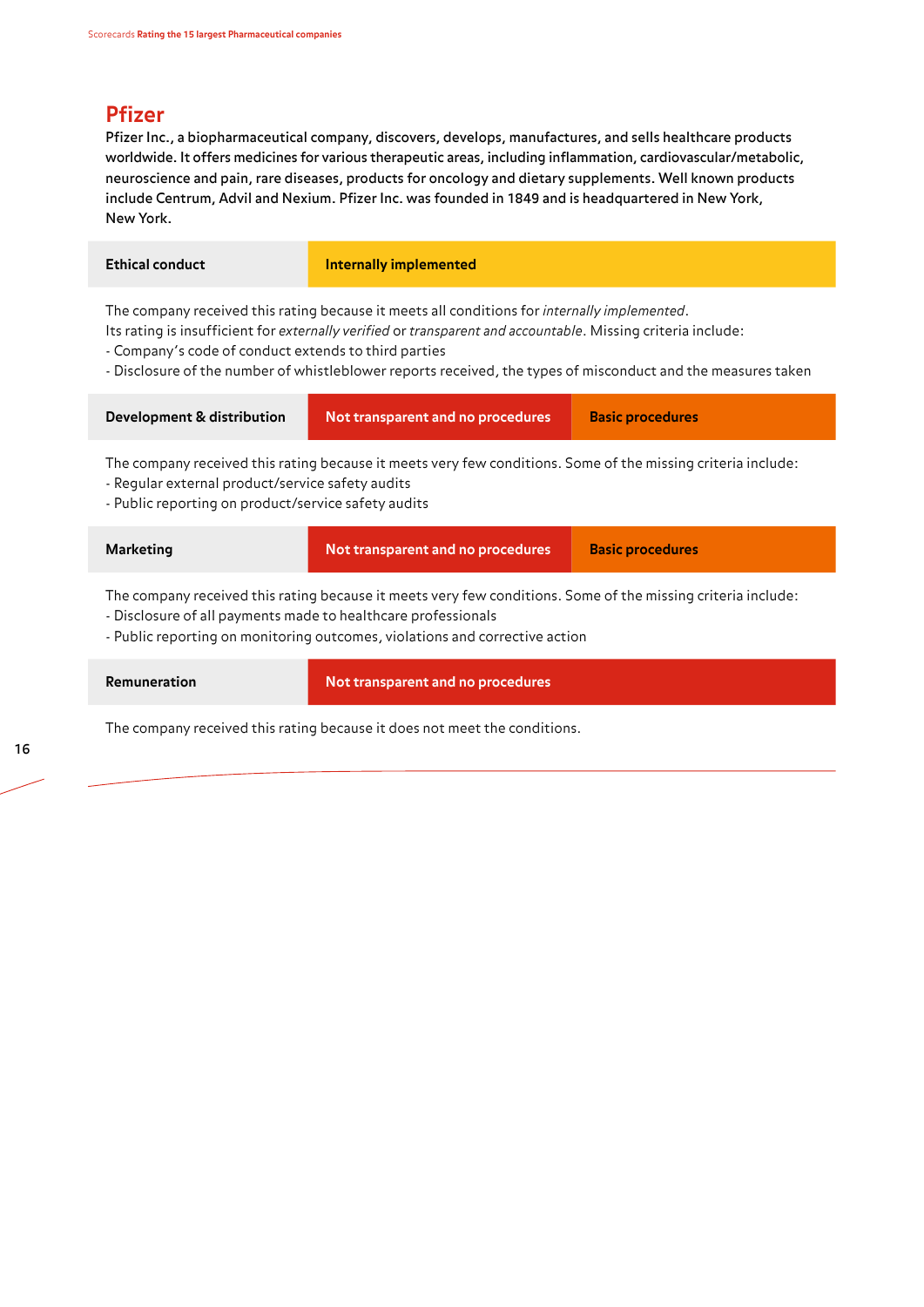### **Roche**

Roche Holding AG operates in the pharmaceuticals and diagnostics businesses in Europe, North America, and Asia. It offers pharmaceutical products for ailments such as anaemia, cancer, cardiovascular, central nervous system, diabetes, hepatitis B and C, HIV/AIDS, infectious diseases, inflammatory and autoimmune, intensive care medicine and STD's. The company amongst others also provides diagnostic solutions for: blood screening; cancer screening; cardiovascular testing; cholesterol monitoring; diabetes monitoring and therapy; intensive care testing. The company was founded in 1896 and is headquartered in Basel, Switzerland.

| <b>Ethical conduct</b>                                                                                                                                                                                                                                                                                                                                       | <b>Basis procedures</b>                                                                                                                                                                                                        |  |
|--------------------------------------------------------------------------------------------------------------------------------------------------------------------------------------------------------------------------------------------------------------------------------------------------------------------------------------------------------------|--------------------------------------------------------------------------------------------------------------------------------------------------------------------------------------------------------------------------------|--|
| - Internal and external audits<br>- Procedures for corrective action                                                                                                                                                                                                                                                                                         | The company received this rating because it meets all conditions for basic procedures. Its rating is insufficient<br>for internally implemented, externally verified or transparent and accountable. Missing criteria include: |  |
| <b>Development &amp; distribution</b>                                                                                                                                                                                                                                                                                                                        | <b>Internally implemented</b>                                                                                                                                                                                                  |  |
| The company received this rating because it meets all conditions for internally implemented.<br>Its rating is insufficient for externally verified or transparent and accountable. Missing criteria include:<br>- Prior registration of all clinical trials in reliable and publicly available databases<br>- Regular external product/service safety audits |                                                                                                                                                                                                                                |  |
| <b>Marketing</b>                                                                                                                                                                                                                                                                                                                                             | <b>Basic procedures</b>                                                                                                                                                                                                        |  |
| The company received this rating because it meets all conditions for basic procedures. Its rating is insufficient<br>for internally implemented, externally verified or transparent and accountable. Missing criteria include:<br>- Incident investigation and corrective action<br>- Compliance monitoring, including regular internal and external audits  |                                                                                                                                                                                                                                |  |
| Remuneration                                                                                                                                                                                                                                                                                                                                                 | Not transparent and no procedures                                                                                                                                                                                              |  |

The company received this rating because it does not meet the conditions.

17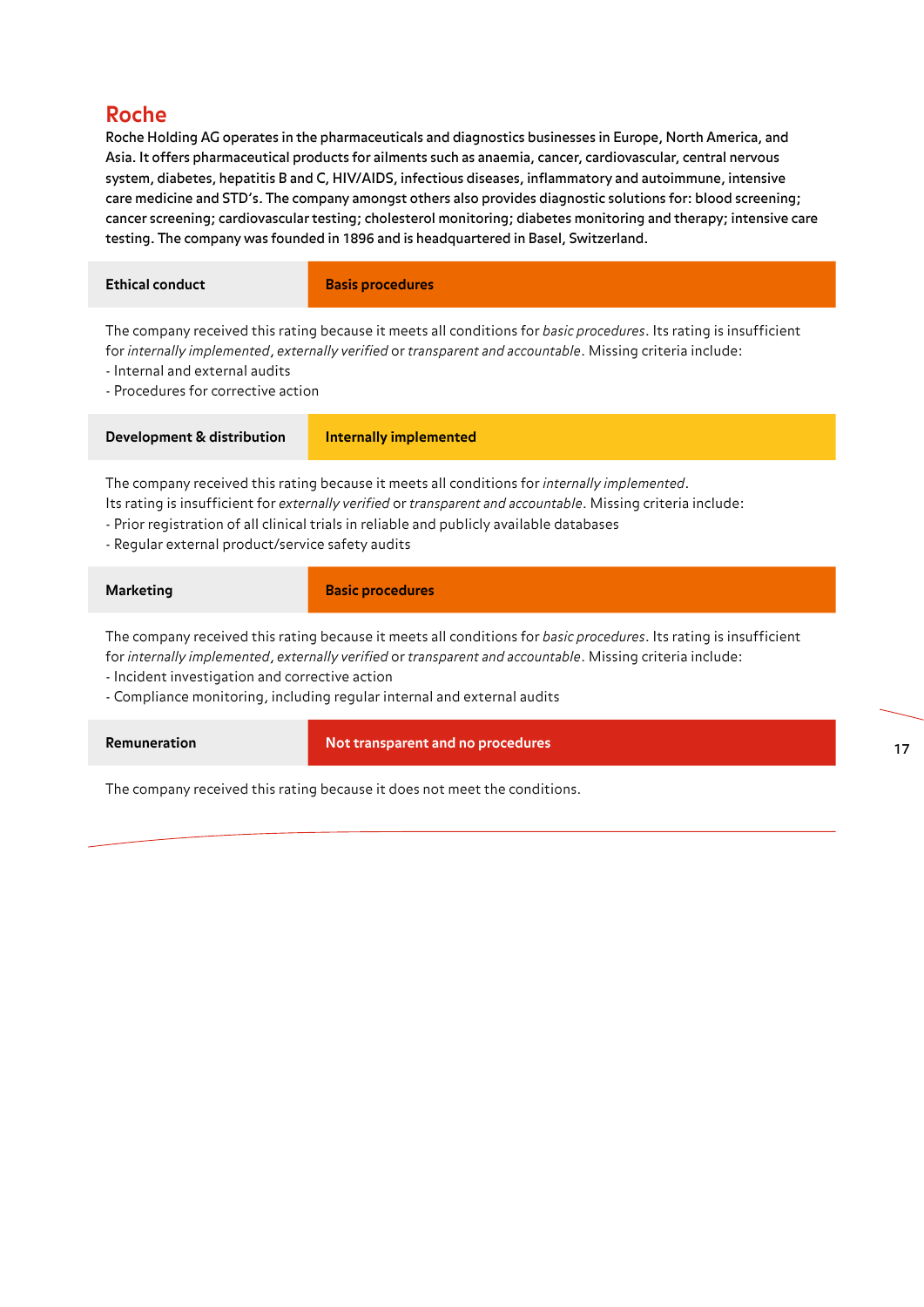### **Sanofi**

Sanofi researches, develops, and markets various therapeutic solutions. Amongst which pharmaceutical products for the treatment of diabetes, pompe disease treatment, multiple sclerosis; breast, non-small cell lung, prostate, gastric, and head and neck cancers; thrombosis; hypertension; chronic kidney disease; epilepsy and products to treat acute rejection in organ transplantation. Its products comprise Lantus, Cerezyme, Taxotere, Thymoglobulin, Lovenox, Depakine and Ambien. Additionally, it offers consumer health care products and generic medicines; and vaccine and animal health products. Sanofi was founded in 1973 and is headquartered in Paris, France.

| <b>Ethical conduct</b>                                                                                                                                                                                                                                                                                                                                                           | <b>Basic procedures</b>    | <b>Internally implemented</b> |
|----------------------------------------------------------------------------------------------------------------------------------------------------------------------------------------------------------------------------------------------------------------------------------------------------------------------------------------------------------------------------------|----------------------------|-------------------------------|
| The company received this rating because it partly meets some of the conditions for basic procedures and<br><i>internally implemented.</i> Some of the missing conditions are:<br>- Whistleblower programmes available to suppliers, customers and third parties<br>- Disclosure of the number of whistleblower reports received, the types of misconduct and the measures taken |                            |                               |
| Development & distribution                                                                                                                                                                                                                                                                                                                                                       | <b>Externally verified</b> |                               |
| The company received this rating because it meets all conditions for externally verified.<br>Its ratings are insufficient for <i>transparent and accountable</i> . Some of the missing conditions are:<br>- Public reporting on product/service safety audits                                                                                                                    |                            |                               |
| <b>Marketing</b>                                                                                                                                                                                                                                                                                                                                                                 | <b>Basic procedures</b>    | <b>Internally implemented</b> |
| The company received this rating because it partly meets some of the conditions for basic procedures and<br><i>internally implemented.</i> Some of the missing conditions are:<br>- Regular risk assessments<br>- Incident investigation and corrective action                                                                                                                   |                            |                               |

**Remuneration Not transparent and no procedures**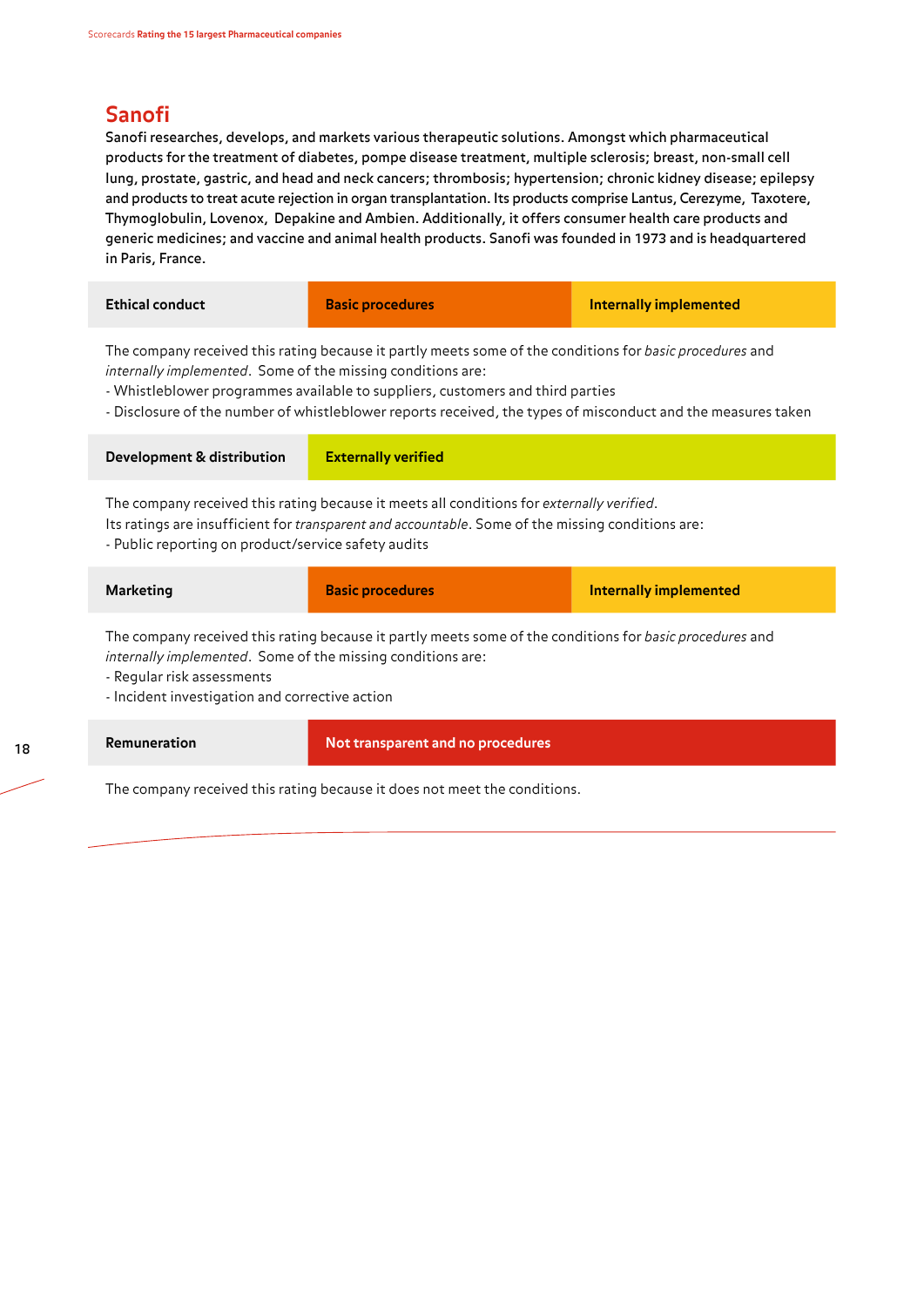### **Teva**

Teva Pharmaceutical Industries Limited develops, manufactures, markets, and distributes generic, specialty, and other pharmaceutical products worldwide. It offers sterile products, hormones, narcotics, high-potency drugs, and specialty medicines for use in areas such as women's health and oncology. Its products comprise Copaxone, Azilect, Zecuity, Duoresp, Spiromax, Treanda and Trisenox. In addition, the company provides over-the-counter medicines in the categories such as cold and allergy, digestive wellness and vitamins. Teva Pharmaceutical Industries Limited was founded in 1901 and is based in Petach Tikva, Israel.

| <b>Ethical conduct</b>                                                                                                                                                                                                                                                                                                                                              | <b>Basic procedures</b>       |  |
|---------------------------------------------------------------------------------------------------------------------------------------------------------------------------------------------------------------------------------------------------------------------------------------------------------------------------------------------------------------------|-------------------------------|--|
| The company received this rating because it meets all conditions for basic procedures. Its rating is insufficient<br>for internally implemented, externally verified or transparent and accountable. Missing criteria include:<br>- External audits<br>- Disclosure of the number of whistleblower reports received, the types of misconduct and the measures taken |                               |  |
| <b>Development &amp; distribution</b>                                                                                                                                                                                                                                                                                                                               | <b>Internally implemented</b> |  |
| The company received this rating because it meets all conditions for internally implemented.<br>Its rating is insufficient for externally verified or transparent and accountable. Missing criteria include:<br>- Regular external safety audits in respect of products and services<br>- Public reporting on product/service safety audits                         |                               |  |
| <b>Marketing</b>                                                                                                                                                                                                                                                                                                                                                    | <b>Externally verified</b>    |  |
| The company received this rating because it meets all conditions for externally verified.<br>Its ratings are insufficient for <i>transparent and accountable</i> . Some of the missing conditions are:<br>- Disclosure of all payments made to healthcare professionals<br>- Public reporting on monitoring outcomes, violations and corrective action              |                               |  |
|                                                                                                                                                                                                                                                                                                                                                                     |                               |  |

**Remuneration Not transparent and no procedures** 

The company received this rating because it does not meet the conditions.

19